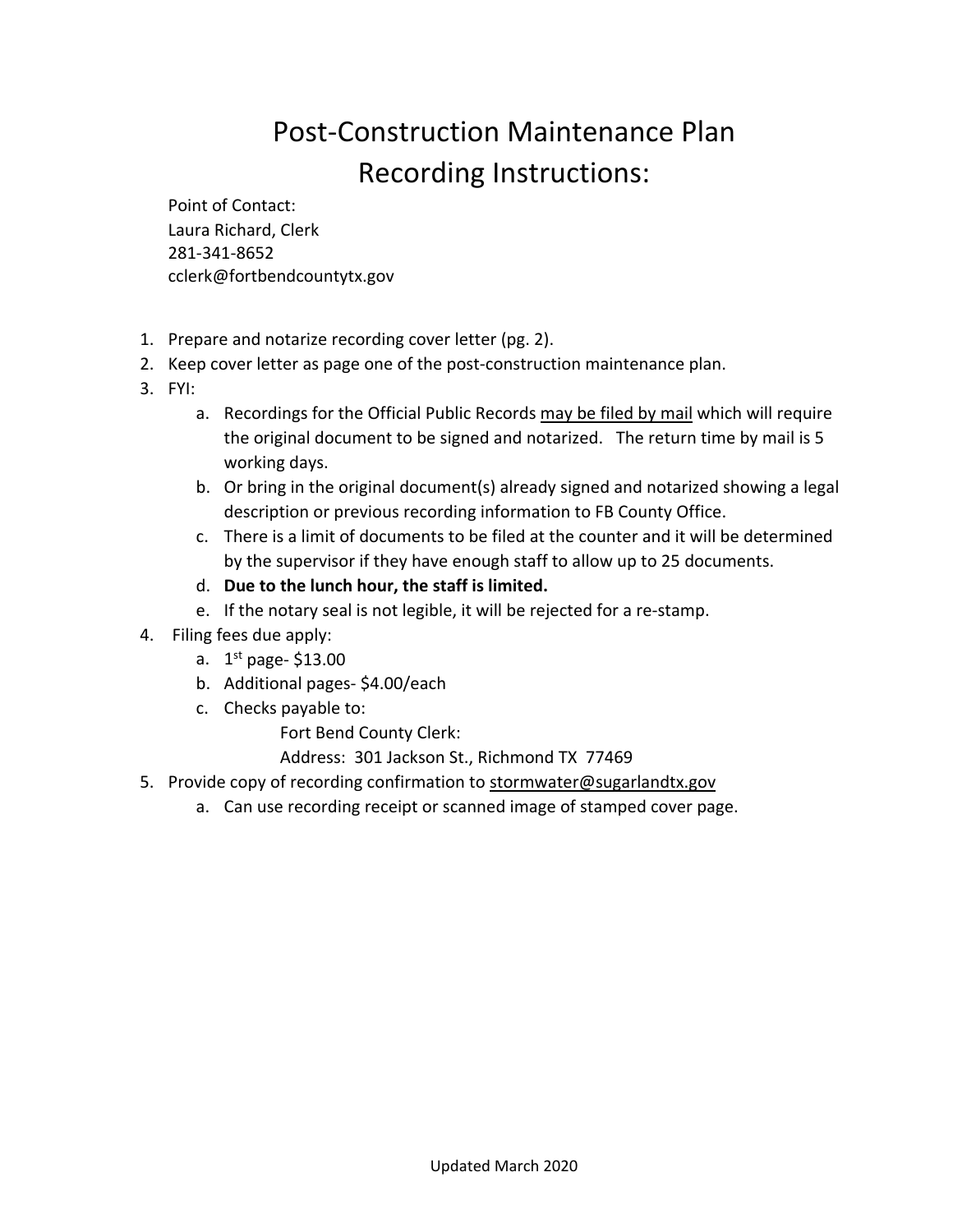### Post‐Construction Maintenance Plan Recording in Real Property Records of Fort Bend County

Property Owner: Site Name: Legal Description of Property *(as available on FB County's website)*:

Owner Signature **Date** 

Owner Name Printed

*If property is owned by a company, please complete the statement below.* 

\_\_\_\_\_\_\_\_\_\_\_\_\_\_\_\_\_\_\_\_\_\_\_

\_\_\_\_\_\_\_\_\_\_\_\_\_\_\_\_\_\_\_\_\_\_\_\_\_\_\_\_\_\_\_\_\_\_\_\_\_\_\_\_\_\_\_.

\_\_\_\_\_\_\_\_\_\_\_\_\_\_\_\_\_\_ \_\_\_\_\_\_\_\_\_\_\_\_\_\_\_

\_\_\_\_\_\_\_\_\_\_\_\_\_\_\_\_\_\_\_\_\_\_ is authorized to sign as property owner on behalf of *Name of person signing cover sheet*

*Company name*

State of Texas County of \_\_\_\_\_\_\_\_\_\_\_\_\_\_\_\_\_\_

\_\_\_\_\_\_\_\_\_\_\_\_\_\_\_\_\_\_\_\_\_\_\_\_\_\_\_\_\_

Sworn to and subscribed before me this \_\_\_\_ day of \_\_\_\_\_\_\_\_\_\_

Notary Signature **Notary Seal:** Notary Seal:

Updated March 2020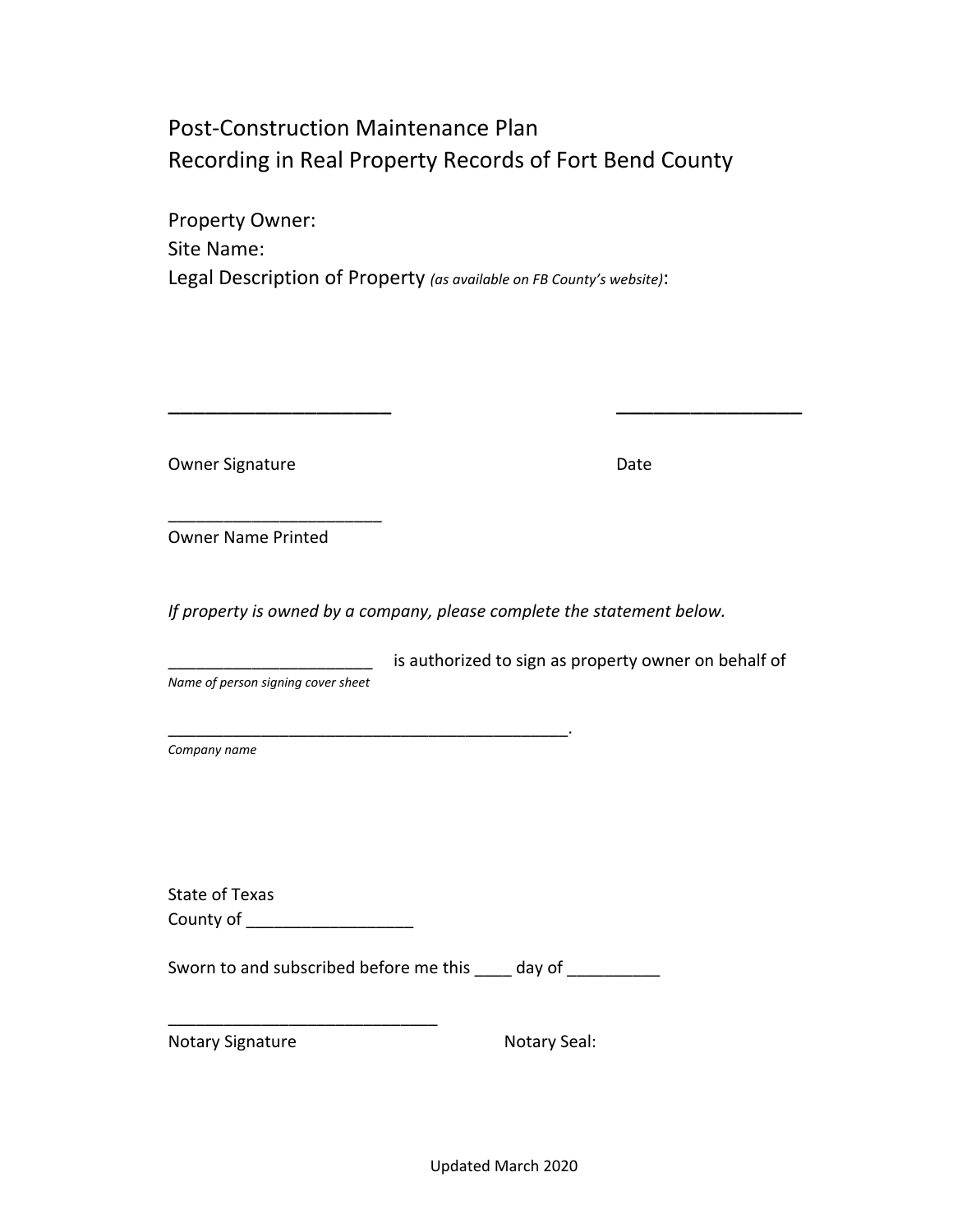# POST CONSTRUCTION MAINTENANCE PLAN FOR

(Site Name) Sugar Land, Texas

(Date)

Updated March 2020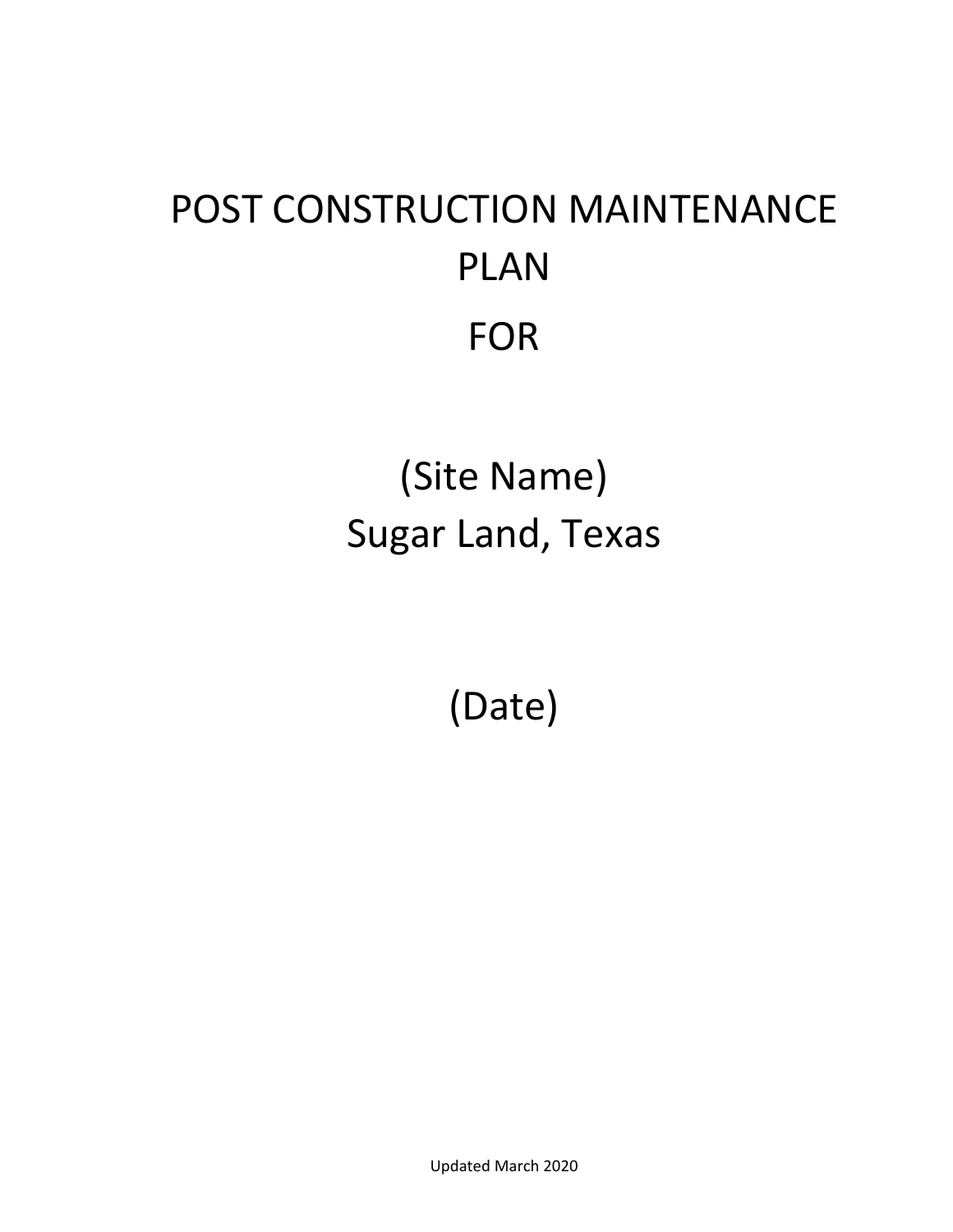### Table of Contents

| 1.0   |       |  |
|-------|-------|--|
| 1.1   |       |  |
| 1.2   |       |  |
|       | 1.2.1 |  |
| 1.2.2 |       |  |
| 1.3   |       |  |
| 1.4   |       |  |
| 1.5   |       |  |
| 1.6   |       |  |
| 1.7   |       |  |
|       | 1.7.1 |  |
|       | 1.7.2 |  |
| 1.7.3 |       |  |
| 1.7.4 |       |  |
| 1.7.5 |       |  |
| 1.7.6 |       |  |
| 1.7.7 |       |  |
|       | 1.7.8 |  |
| 2.0   |       |  |
| 2.1   |       |  |
|       | 2.1.1 |  |
| 2.1.2 |       |  |
|       | 2.1.4 |  |
| 2.2   |       |  |
|       | 2.2.1 |  |
|       | 2.2.2 |  |
|       | 2.2.3 |  |
|       | 2.2.4 |  |
|       | 2.2.5 |  |
| 3.0   |       |  |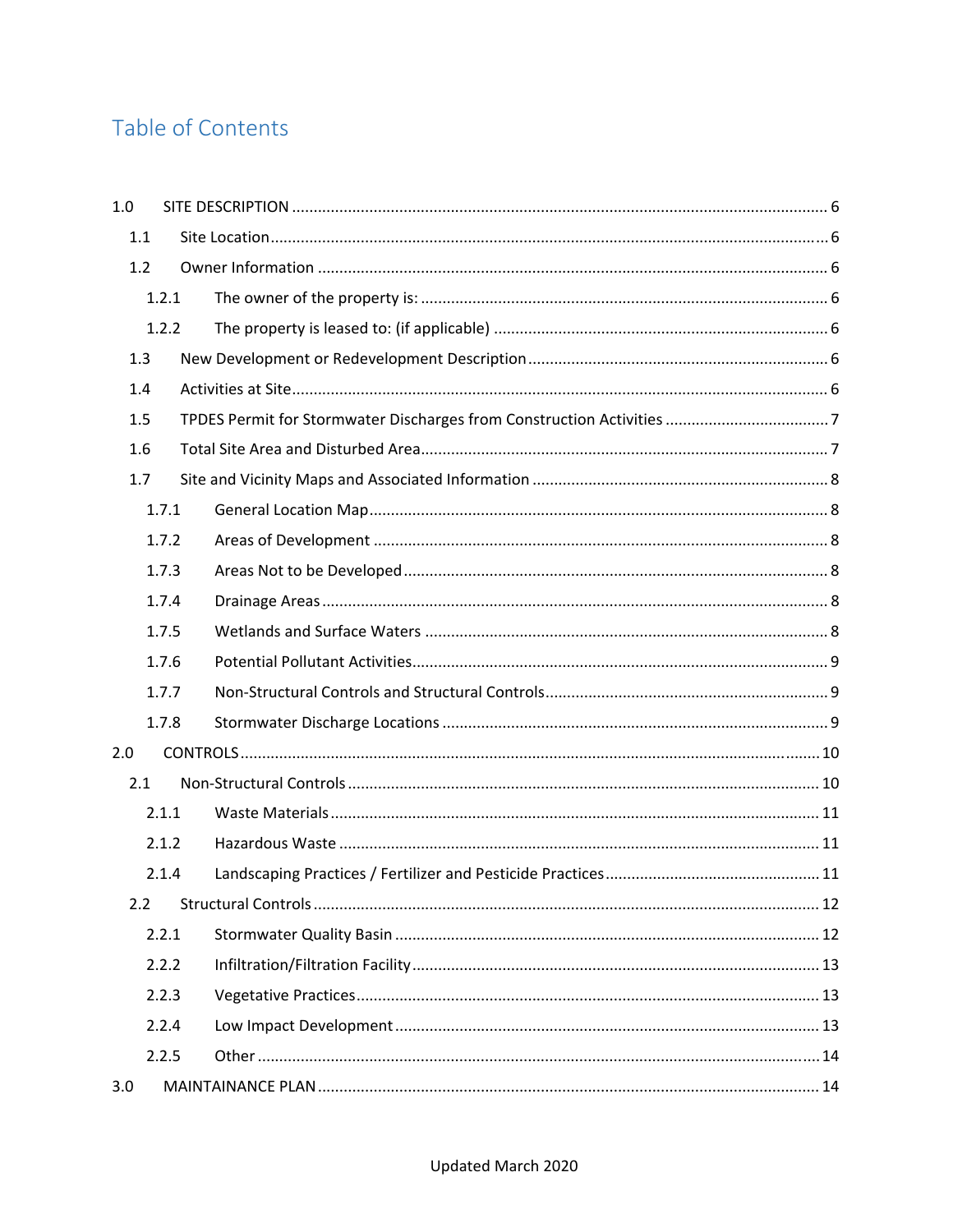### LIST OF APPENDICES

- Appendix A Notice of Intent (NOI)
- Appendix B General Location Map
- Appendix C Site Drainage Map
- Appendix D Potential Pollutant Activities and Minimum Control Measures Map
- Appendix E Maintenance Schedule
- Appendix F Inspection Checklist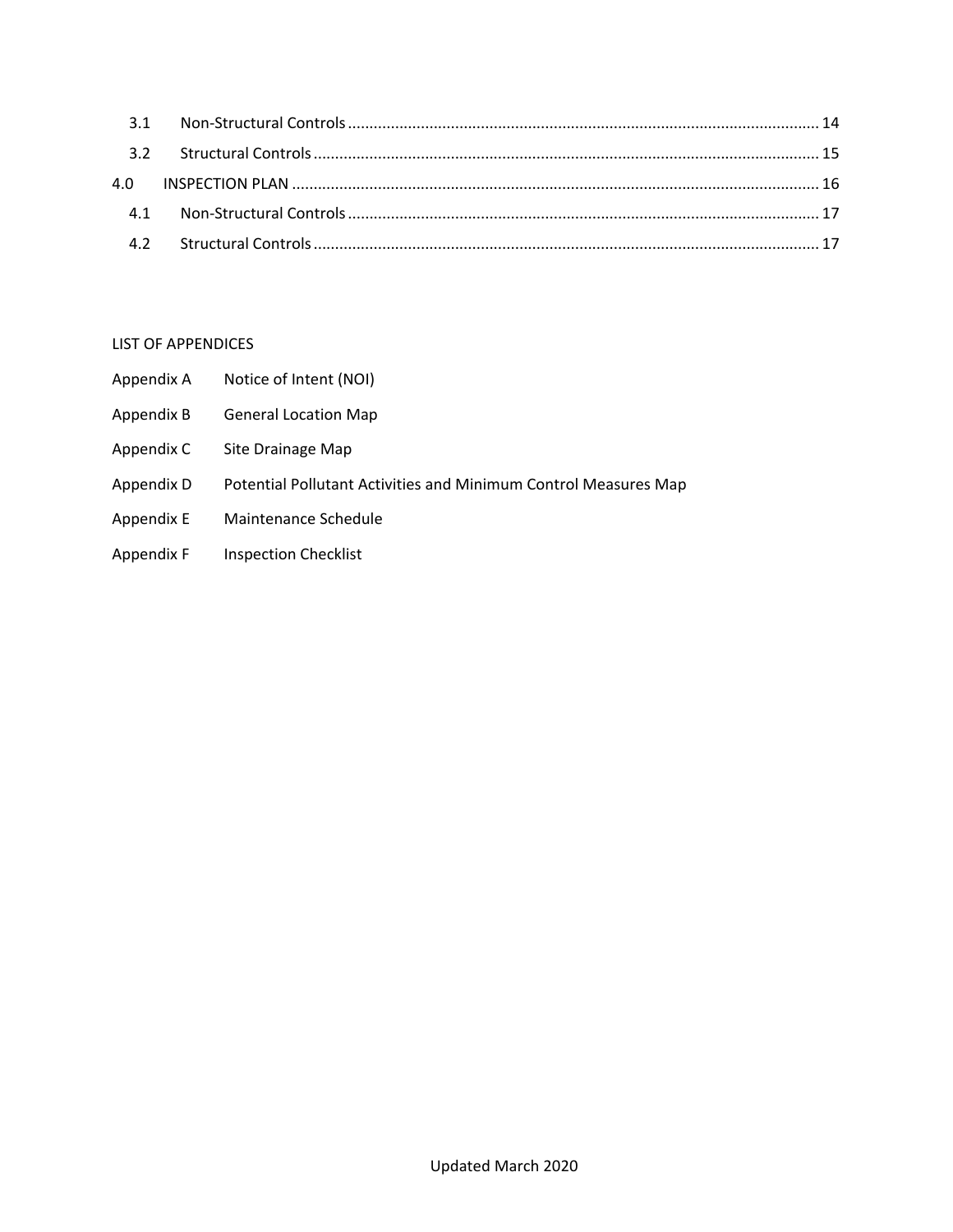### 1.0 SITE DESCRIPTION

### 1.1 Site Location

*Provide a description of the site location. (Street address, latitude/longitude, subdivision name if applicable, direction from intersections or landmarks, etc.)*

### 1.2 Owner Information

### 1.2.1 The owner of the property is:

Company/Person name: Point of contact: Address: Phone number: Email:

### 1.2.2 The property is leased to: (if applicable)

Company/Person name: Point of contact: Address: Phone number: Email:

### 1.3 New Development or Redevelopment Description

*Describe the intent and scope of the project. Include as many details as needed to completely describe the development. This may include the type of structures that will be built, types of infrastructure, types of existing development, acreage of the new development and existing development.*

Example:

This project consists of the construction of a 50‐acre new development of light industrial manufacturing facilities. This will include the construction of underground utilities, streets, paving, 5 one story tilt wall buildings, landscaping and three dry detention basins.

### 1.4 Activities at Site

*Describe all of the activities at the developed site. The description should delineate the use of the land, building, and/or structures and the general tasks or services performed by the occupant. If applicable, include the Standard Industrial Classification Codes. Possible activities may include but are not limited to the following:*

- *Bulk liquid or materials storage*
- *Refuse areas*
- *Landscape/outdoor pesticide use*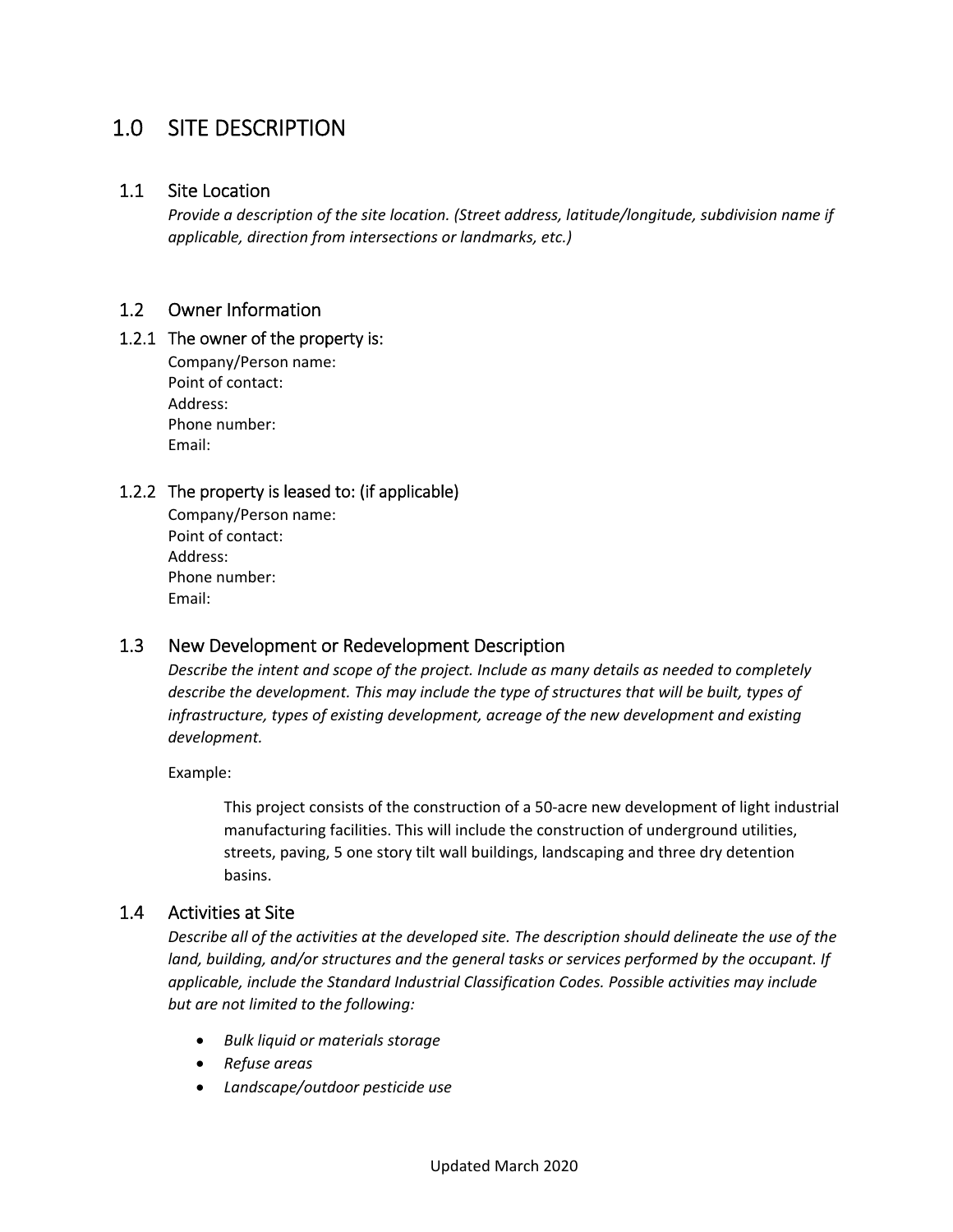- *Need for future indoor & structural pest control*
- *Interior parking garages*
- *Interior floor drains and elevator shaft sump pumps*
- *Fuel dispensing areas*
- *Vehicle and equipment cleaning*
- *Vehicle/equipment repair and maintenance*
- *Loading docks*
- *Miscellaneous drain or wash water*
- *Onsite storm drain inlets*
- *Food service*
- *Industrial activities*
- *Water and/or wastewater treatment*
- *Parking lots*

#### Example:

The development is 50‐acre light industrial manufacturing development consisting of 5 buildings. All activities associated with this development are typical for light industrial manufacturing. These activities generally include landscaping maintenance, facility maintenance, and commercial waste disposal. Sanitary waste is transferred via sanitary sewer lines to an offsite wastewater treatment plant, which is operated by City of Sugar Land. There is a master drainage plan for the development that includes three dry detention basins. The dry detention basins will be regularly maintained. The maintenance activities for the dry detention basin generally include vegetative management and sediment removal. The Standard Industrial Classification Code for the facilities onsite is 3261.

### 1.5 TPDES Permit for Stormwater Discharges from Construction Activities

*Describe how the site will permit stormwater discharges from construction activities.*

Example:

A Notice of Intent (NOI) to obtain coverage under TPDES stormwater general permit for construction activities has been submitted and a permit number received. The NOI has been included into this document in *Appendix A.*

### 1.6 Total Site Area and Disturbed Area

*Provide the total acreage of the property and the acreage that will be disturbed by this project.*

Example:

The total site area of the proposed development is 50 acres. The entire 50 areas will be disturbed by the development.

*Or*

The acreage of the property is 50 acres, of which 25 will be disturbed by the development.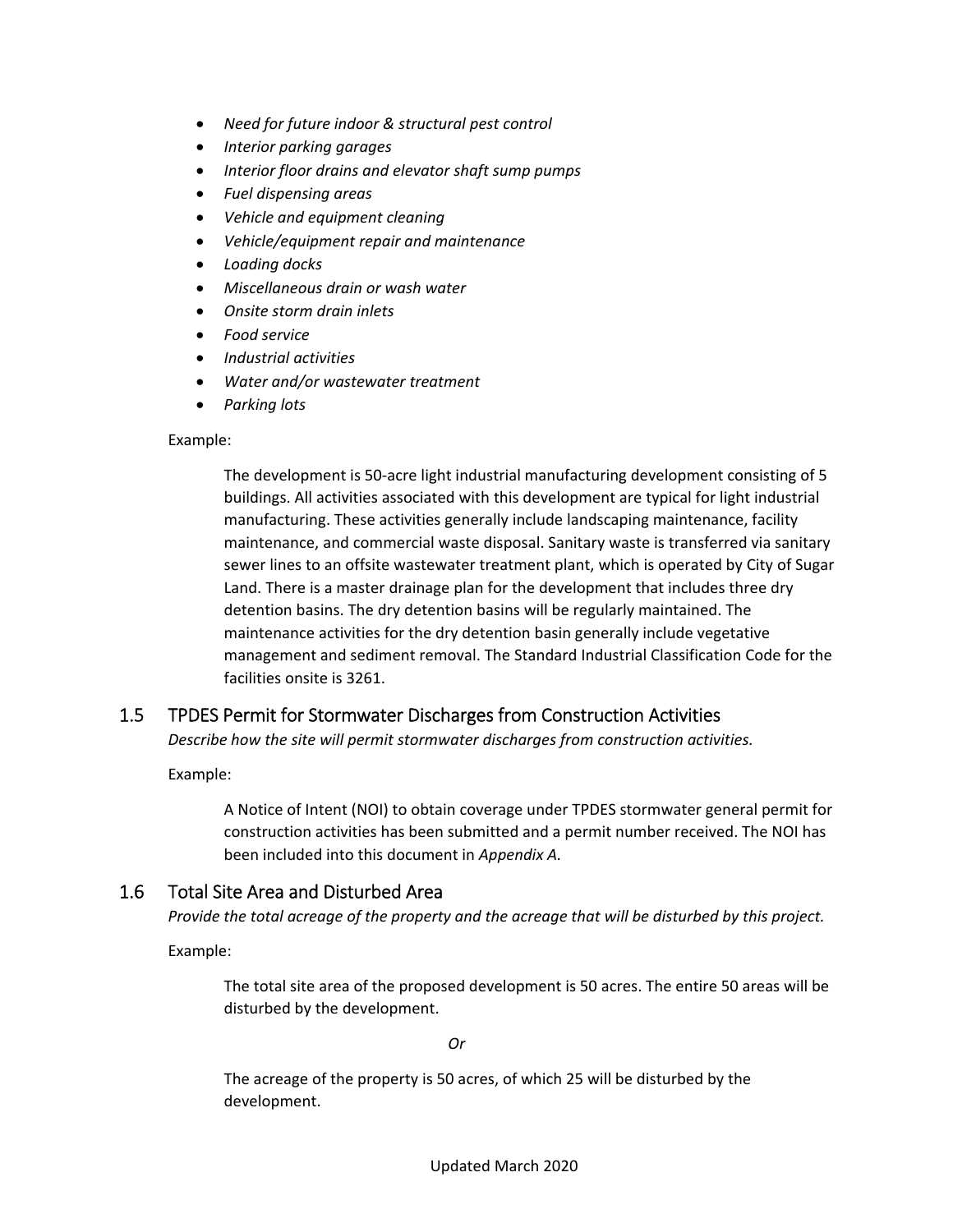### 1.7 Site and Vicinity Maps and Associated Information

### 1.7.1 General Location Map

*Reference an Appendix for general location of the project site. Include a description of the location based on the map.*

Example:

The site location is in the southeastern part of Fort Bend County. Specifically, the site is at the corner of West Airport Blvd and Dairy Ashford Rd **(Provide street address if applicable).** The site location is identified in Appendix B, General Location Map.

### 1.7.2 Areas of Development

*Reference an Appendix identifying areas of development. Include a description of the areas to be developed.*

Example:

The current project will develop a 50‐acre light industrial manufacturing area with three dry detention basins as a stormwater quality and flood control feature. The 50‐acre tract is located in the western section of the **(development name)** development. The areas of development are identified in Appendix C, Site Drainage Map.

### 1.7.3 Areas Not to be Developed

*Reference an Appendix identifying any areas that are not to be developed. Describe any pertinent structures or land that are not to be developed. Note structures that are to remain as they exist at the present time.*

Example:

The current project will preserve a portion of the site on the southeastern boundary as undeveloped. The area not to be developed is identified as Reserve "A" in Appendix C, Site Drainage Map.

### 1.7.4 Drainage Areas

*Reference an exhibit identifying drainage areas for the project site. Identify the acreage, patterns, and approximate slope anticipated after development.*

Example:

All impervious area is graded to drain into the street gutters, which discharge into various storm sewer inlets. The storm sewer discharges into the proposed dry detention basin, which drains east through a 60‐inch corrugated steel pipe to **Name of Creek**. **Named creek** is a tributary of Oyster Creek, which is a tributary of the Brazos River. A site drainage is depicted in Appendix C.

### 1.7.5 Wetlands and Surface Waters

*Reference an Appendix identifying the location of any known jurisdictional areas, such as waters of the United States, including wetlands. Include a description of the jurisdictional area, including wetlands and surface waters on site.*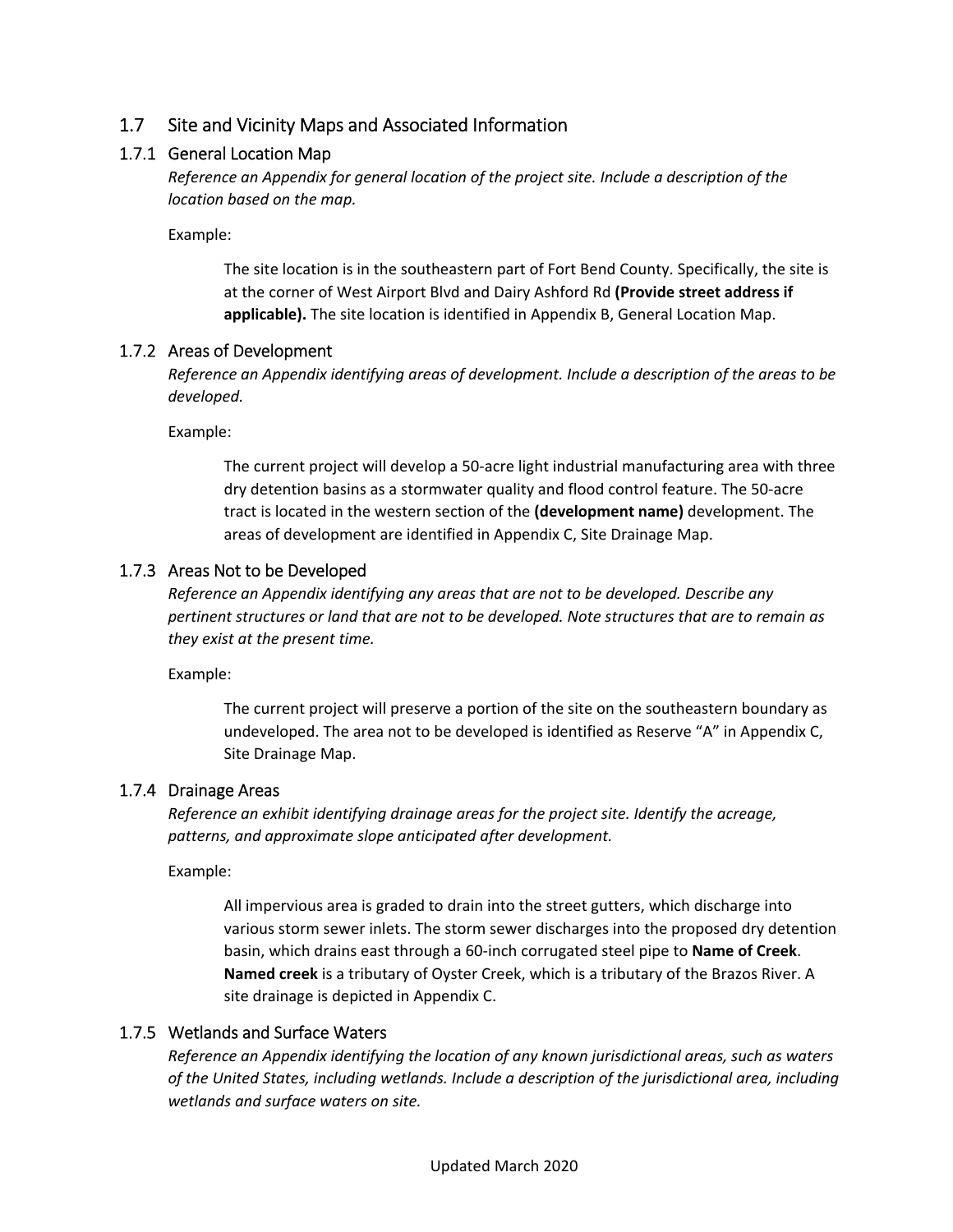Example:

**Named Creek** is located along the eastern boundary of the property. No jurisdictional areas, including wetlands have been identified at this project site. These water features are identified in Appendix C, Site Drainage Map.

### 1.7.6 Potential Pollutant Activities

*Reference an Appendix identifying the location of any activities that may generate pollutants and potential discharges to the storm sewer system. These locations may include but are not limited to hazardous materials treatment, storage, or disposal facilities, parking areas, and loading/unloading areas. The activities provided in the Appendix should identify any polluting activities that may be related to those activities described in Section 1.4. Include a list of activities and a description of the location of the activities on the map.*

Example:

All activities associated with this development are typical for light industrial manufacturing. These activities include landscaping maintenance, facility maintenance, and commercial waste disposal. These activities will be located in the vicinity of each facility. Other activities will be located in and around the dry detention basin, which include vegetative maintenance and occasionally, sediment removal. Potential pollutant activities are identified in Appendix D, Potential Pollutant Activities and Minimum Control Measures Map.

### 1.7.7 Non‐Structural Controls and Structural Controls

*Reference an exhibit identifying the location of any structural controls that are identified in the plan (Section 2). If applicable, identify any specific areas where non‐structural controls will be implemented. Include a description of the control and its location based on the map.*

Example:

Non‐structural controls for stormwater quality in this development will include proper waste disposal, proper landscaping practices and inlet stenciling (inlet markers).

The stormwater quality structural control for this development is comprised of three dry detention basins, which are separated into two sections by concrete walls. The basins are designed to store the first 0.5 inch of stormwater runoff in the 0.83 acre feet detention/sedimentation basin constructed in the northern half of the dry detention basins. Additional stormwater runoff that flows into the basins will bypass the detention/sedimentation basins through a weir that discharges into the detention basin on the northern half of the dry detention basin.

Non‐structural controls and structural controls are depicted in Appendix D, Potential Pollutant Activities and Minimum Control Measures Map.

#### 1.7.8 Stormwater Discharge Locations

*Reference an Appendix identifying the stormwater discharge locations to the City of Sugar Land MS4. Include a description of the locations based on the map.*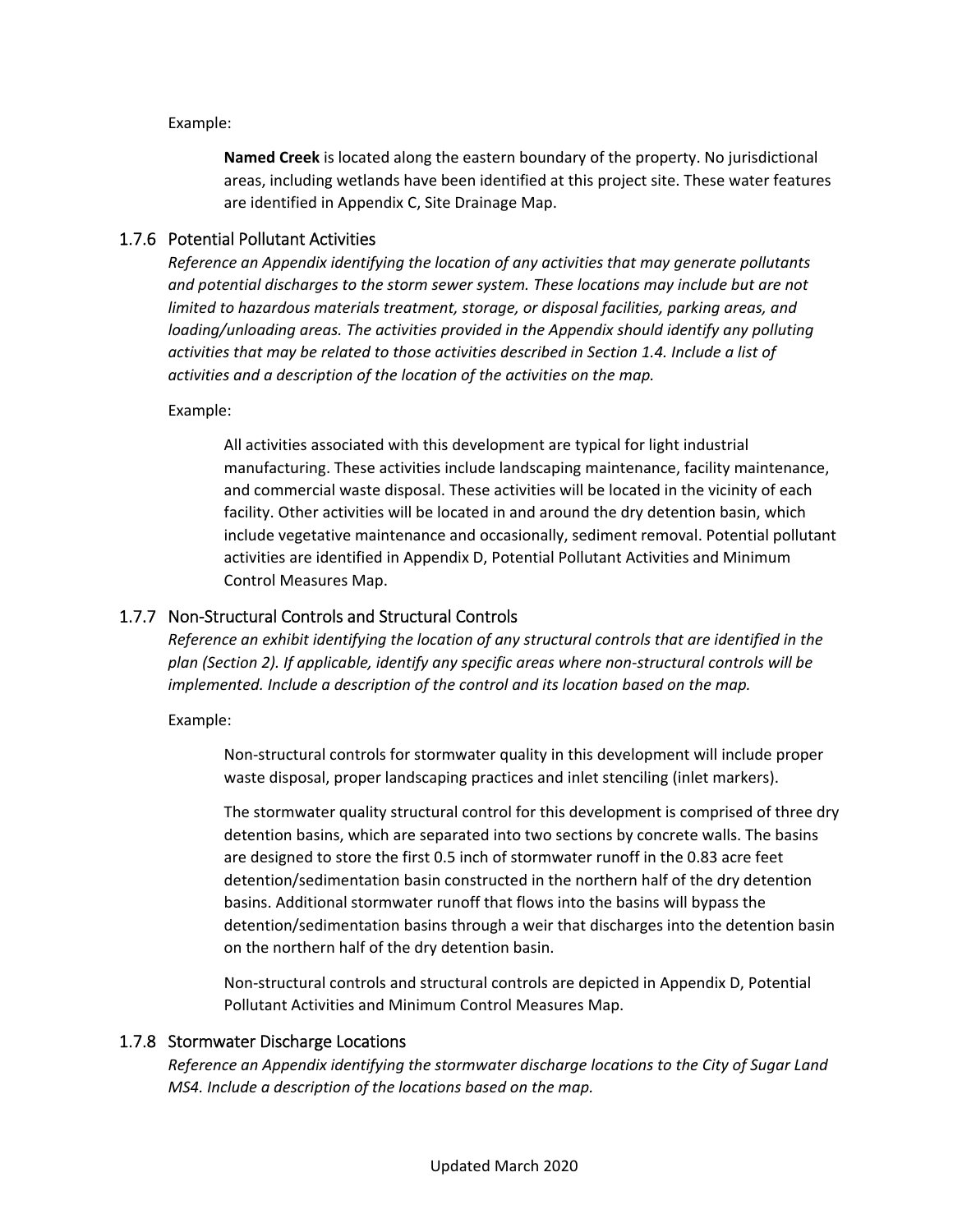Example:

Stormwater discharges into various storm sewer inlets in the commercial area of the development. The storm sewer outfalls through a 72‐inch pipe into the dry detention basins. The basins discharge through a 60‐inch corrugated steel pipe to **Named Creek** on the southeastern corner of the 50‐acre tract. All storm sewer inlets and outfalls are identified in Appendix C, Site Drainage Map.

### 2.0 CONTROLS

### 2.1 Non‐Structural Controls

In this section, identify and describe every non-structural control that is to be implemented at the *site and how it will be used. Non‐structural controls are management based activities that are designed to prevent or reduce the potential of stormwater runoff contact with pollution causing activities. These controls may be subcategorized into controls for waste materials, hazardous waste, sanitary waste, landscaping practices/fertilizer and pesticide practices, and others. Refer to Section 6 of the Design Standards and Appendices for additional information on structural controls. Possible non‐structural controls may include but are not limited to the following:*

- *Public Education*
- *Reporting Hotline*
- *Household Hazardous Materials Storage/Disposal*
- *Pet Waste Management*
- *Litter Control*
- *Landscaping Practices*
- *Fertilizer and Pesticide Use*
- *Fueling Station Practices*
- *Vehicle/Equipment Washing and Steam Cleaning Practices*
- *Liquid Materials Loading and Unloading Practices*
- *Liquid Storage in Aboveground Tank Practices*
- *Container Storage of Liquids, Food Wastes, and Hazardous Wastes*
- *Spill Prevention Response Plan*
- *Outdoor Storage Practices*
- *Recycling*
- *Inlet Stenciling (Inlet Marker)*
- *Routine Maintenance of Septic or Sanitary System*
- *Buffer Zone*
- *Urban Forestry*
- *Narrower Streets*
- *Eliminating Curbs and Gutters*
- *Green Parking*
- *Alternative Turnarounds*
- *Alternative Pavers*
- *Plug Floor Drains*
- *Use Dry Cleanup Methods*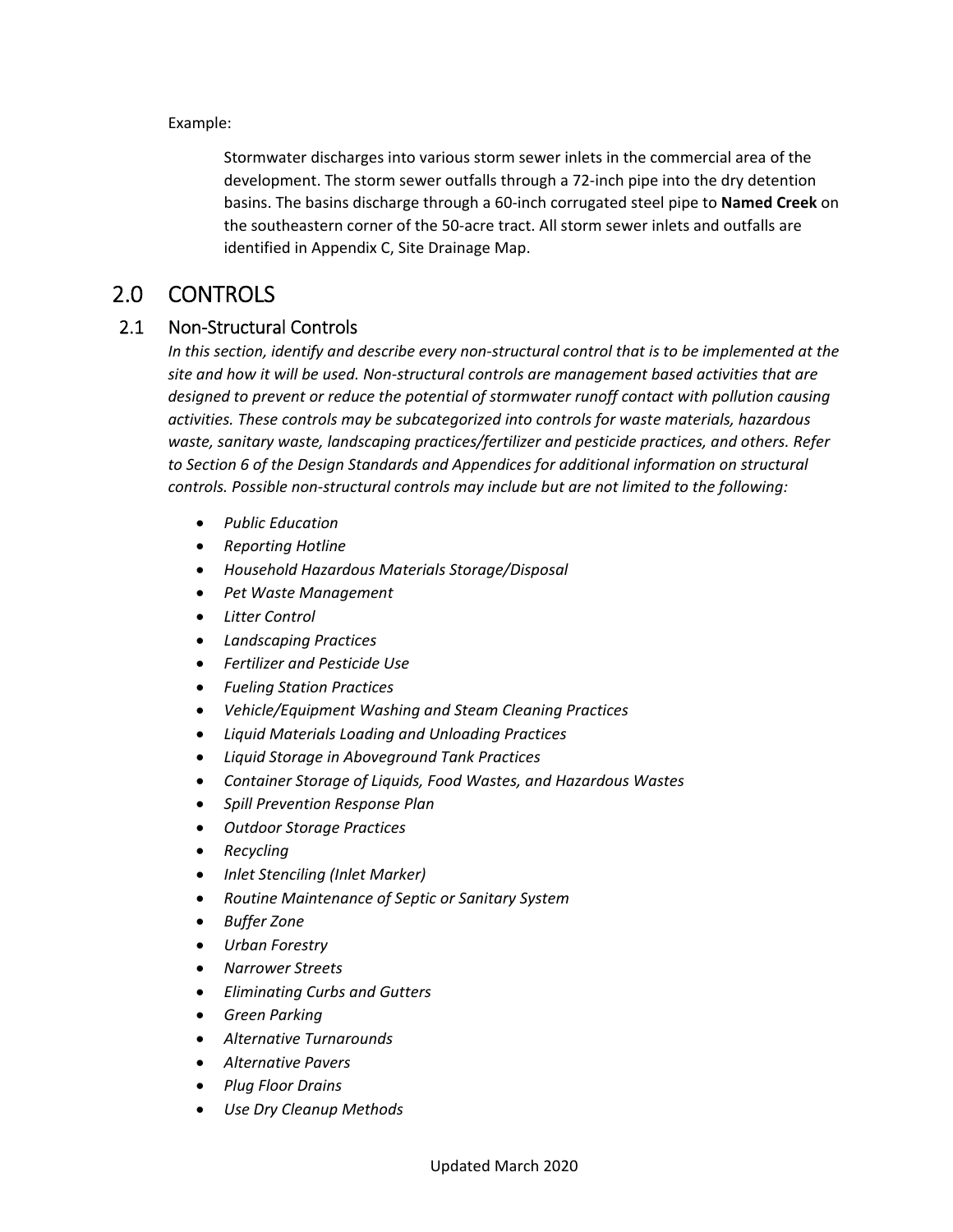- *Stockpile Protection*
- *Spill Kits*
- *Secondary Containment*
- *Dispose/Remove Exposed Materials that are not intended for use*
- *Volunteer Programs (Stream Cleanup and Monitoring)*

#### 2.1.1 Waste Materials

*Address any non‐structural controls for waste materials that are being implemented as a BMP for the project. These may include but are not limited to litter control and proper solid waste disposal practices.*

Example:

Tenants will be given information on proper handling of commercial solid waste. Solid waste materials must be contained within a container to prevent odors and content from escaping. The container(s) are serviced **(insert applicable pickup frequency)** by the exclusive franchisee.

### 2.1.2 Hazardous Waste

*Address any non‐structural controls for hazardous waste that are being implemented as a BMP for the project. These controls may include but are not limited to household hazardous materials storage/disposal, fueling station practices, and materials loading, unloading, and storage practices.*

Example:

Tenants will be given information on proper storage and disposal of household hazardous materials.

### 2.1.3 Sanitary Waste

*Address any non‐structural controls for sanitary materials that are being implemented as a BMP for the project. These controls may include but are not limited to connection to sanitary sewer or septic system.*

Example:

All facilities in the development are connected to a sanitary sewer that drains to City of Sugar Land treatment facilities.

### 2.1.4 Landscaping Practices / Fertilizer and Pesticide Practices

*Address any non‐structural controls for landscaping practices. These controls may include but are not limited to use of native or low maintenance vegetation, mowing practices, and proper application of fertilizers and pesticides.*

Example:

A landscaping contractor will be utilized to provide **(insert frequency)** lawn care services for each facility. Contractors will be expected to utilize good management practices for lawn and garden care.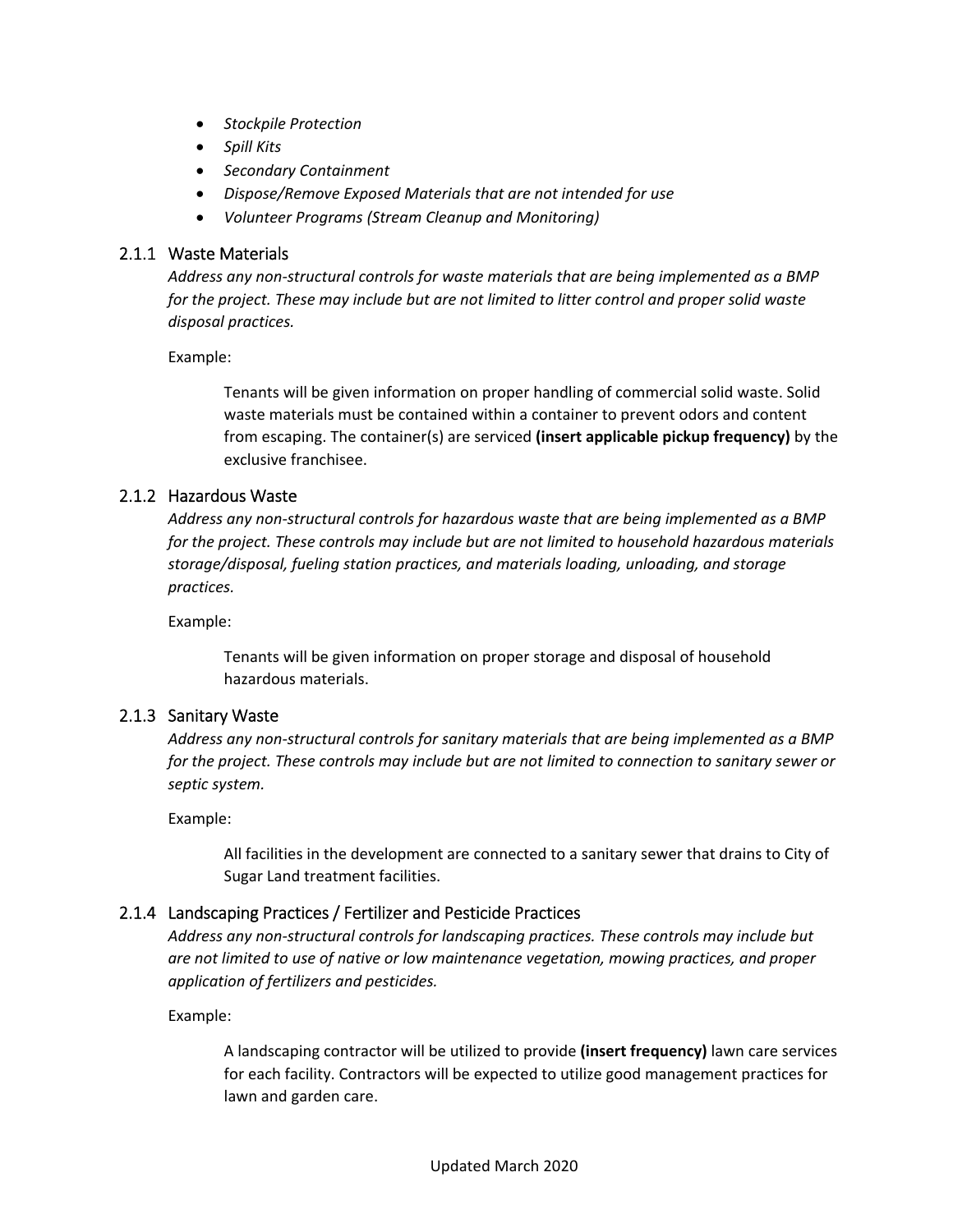The dry detention basins are vegetated with native species of plants. Fertilizers and herbicides will be applied only when necessary and in accordance with manufacturers specifications. The basins are mowed once every six months **(or insert applicable frequency)** or as needed.

### 2.1.5 Other

*Address ay non‐structural controls not elsewhere classified that are being implemented as a BMP for the project. These controls may include but are not limited to vehicle/equipment cleaning practices, spill prevention and response plan, and inlet stenciling (inlet marker).*

Example:

Inlets in the commercial area are stenciled to identify the inlet as a storm drain that drains to **Named Creek** and to discourage dumping of waste into the inlet.

### 2.2 Structural Controls

*In this section, identify and describe every structural control that is to be constructed at the site and how it will be used. These controls may be subcategorized into stormwater basins, infiltration/filtration facility, catchment facility, vegetative practices, low impact development, and others. Refer to Section 6 of the Design Standards and Appendices for additional information on structural controls. Possible structural controls may include but are not limited to the following:*

- *Dry Basins*
- *Wet Ponds*
- *Dual Use Flood Control/Water Quality Basin*
- *Constructed Wetlands*
- *Infiltration/Filtration Facilities*
- *Oil/Grit Separators*
- *Grass Swales*
- *Vegetated Filter Strips*
- *Low Impact Development*
- *Porous Pavement*
- *Bioretention*
- *Catchment Basin*

#### 2.2.1 Stormwater Quality Basin

*Address any dry basins, wet ponds, dual use flood control/water quality basins, or constructed wetlands used for stormwater quality treatment.*

Example:

Dry Detention Basin

This project incorporates 3 dual use flood control/water quality basins to treat the stormwater runoff from the 50‐acre commercial area. The dry detention basins for water quality enhancements is designed to divert the first 0.5 inches of stormwater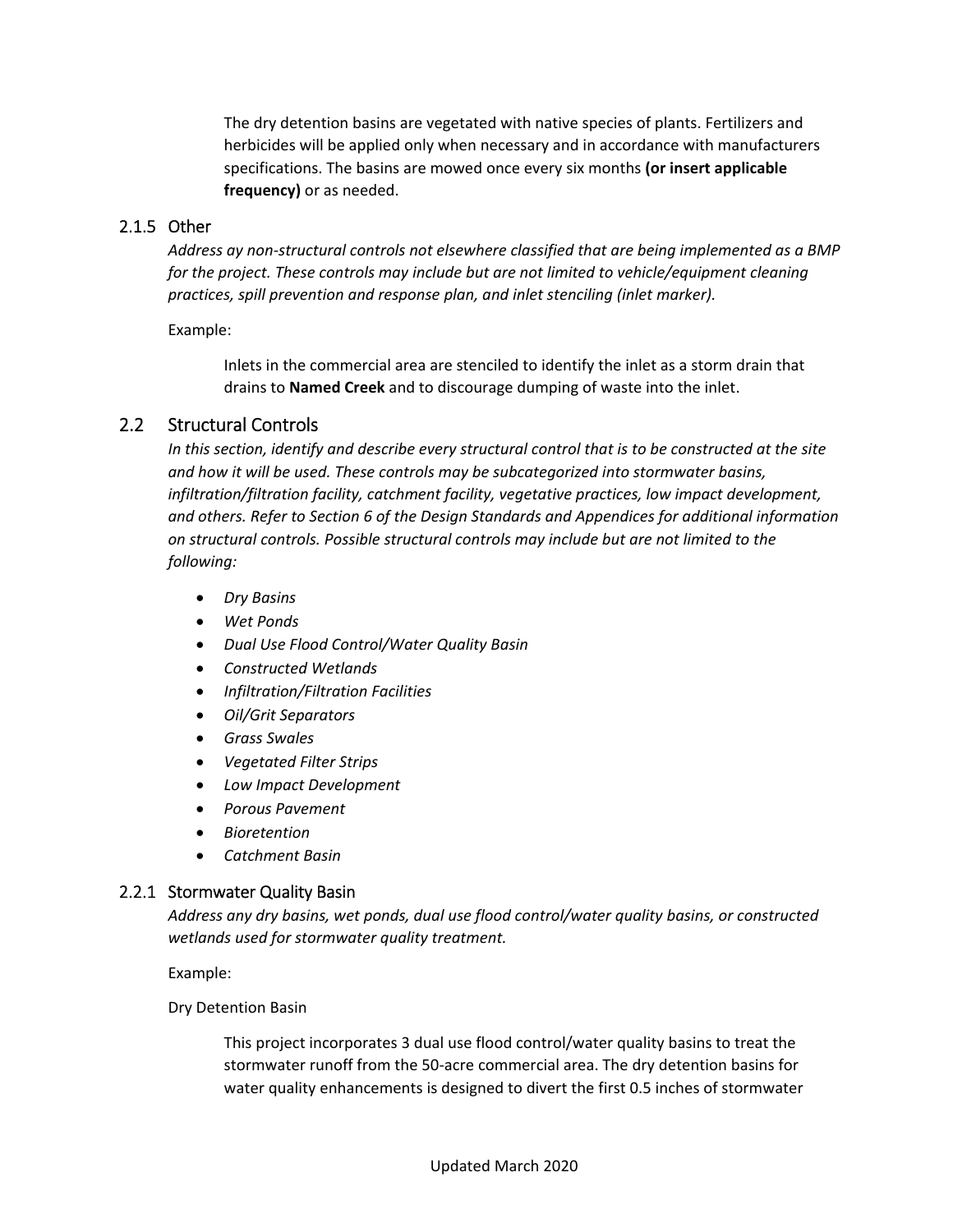runoff. The stormwater quality basins discharge into the detention basins via a 2‐inch PVC pipe in the concrete wall that separates the two. A trash rack is used to prevent the PVC pipe from being clogged with trash and debris. During high frequency events, stormwater runoff flows over a weir into the detention basin, which discharges into **Named Creek.** The bottom and side slopes of the basins will be vegetated to prevent or reduce resuspension of sediment. A pilot channel is included to reduce erosion of the basin.

### 2.2.2 Infiltration/Filtration Facility

*Address any infiltration or filtration facilities used for stormwater quality treatment.*

Example:

Catch Basin

Catch Basins will be installed in the storm sewers located on the curb surrounding the project site. The catch basin will prevent trapped solids from clogging the sewer or being washed into receiving waters.

### Oil/Grit Separators

An oil/grip separator will be utilized in areas behind the restaurant mentioned in the project plans. The separator will remove sediment and hydrocarbons before the pollutants are conveyed to storm sewers.

### 2.2.3 Vegetative Practices

*Address any grass swales or vegetated filter strips used for stormwater quality treatment.*

Example:

Vegetated Filter Strips

Vegetated Filter Strips will be planted at the outfalls of the three basins. They will treat the overland flow through infiltration and biological uptake of sediments and particulate pollutants.

### 2.2.4 Low Impact Development

*Address any low impact development used for stormwater quality treatment.*

Example:

- Pre-development drainage patterns will be maintained to maximum extent practicable.
- The project grading will be designed to minimize land clearing. Mass grading will be avoided and selective clearing of existing vegetation will be applied.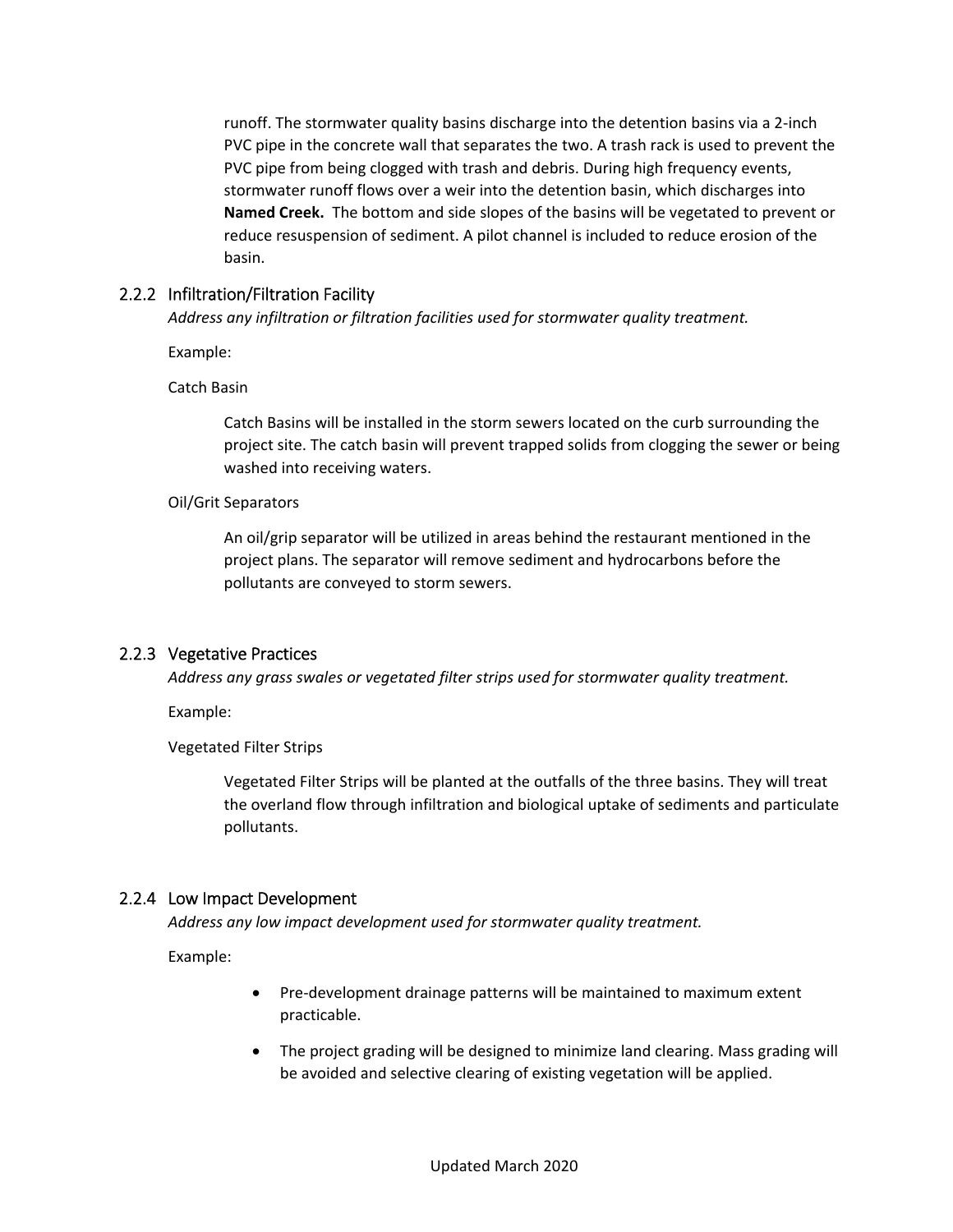### 2.2.5 Other

*Address structural controls not elsewhere classified that are being implemented as a BMP for the project.*

Example:

Litter Control

A litter control net will be placed on the inlet pipe of the detention basin to collect trash and debris. The net detaches from the pipe once it is filled and is anchored to the ground until the litter can be removed. Additional trash pickup will be performed as needed. These control measures will help to prevent litter from becoming a source of floatables. The litter control net will be inspected once a month **(or insert applicable frequency)** for litter removal. Any litter collected is brought to an approved landfill for disposal.

### 3.0 MAINTAINANCE PLAN

*Describe procedures and qualified personnel to assure the timely maintenance of the control measures identified in Section 2. Refer to Section 11‐28 of the City of Sugar Land Development Code for additional information on maintenance of controls. Maintenance requirements must be discussed for each control individually. Reference a table that schedules all maintenance activities for all BMPs being utilized.*

Example:

The following maintenance and inspection requirements will be performed for the identified BMPs used on the property. Appendix E includes the schedule of all maintenance activities on the site and will be used to ensure regular and timely maintenance for structural measures.

### 3.1 Non‐Structural Controls

Example:

Litter Control

- 1. Tenants will be responsible for maintaining any trash receptacles or other materials that are needed for proper management of commercial waste materials. The trash will be picked up twice a week by the exclusive franchisee. Packets of information on proper storage and handling of waste materials will be provided by **(Name)** to tenants. The packets of information will include:
	- Control litter from becoming floatables
	- Secure lids on trash receptacles or place them under cover
	- Only dispose of permitted materials in trash receptacles
	- Recycling

Household Hazardous Materials Storage/Disposal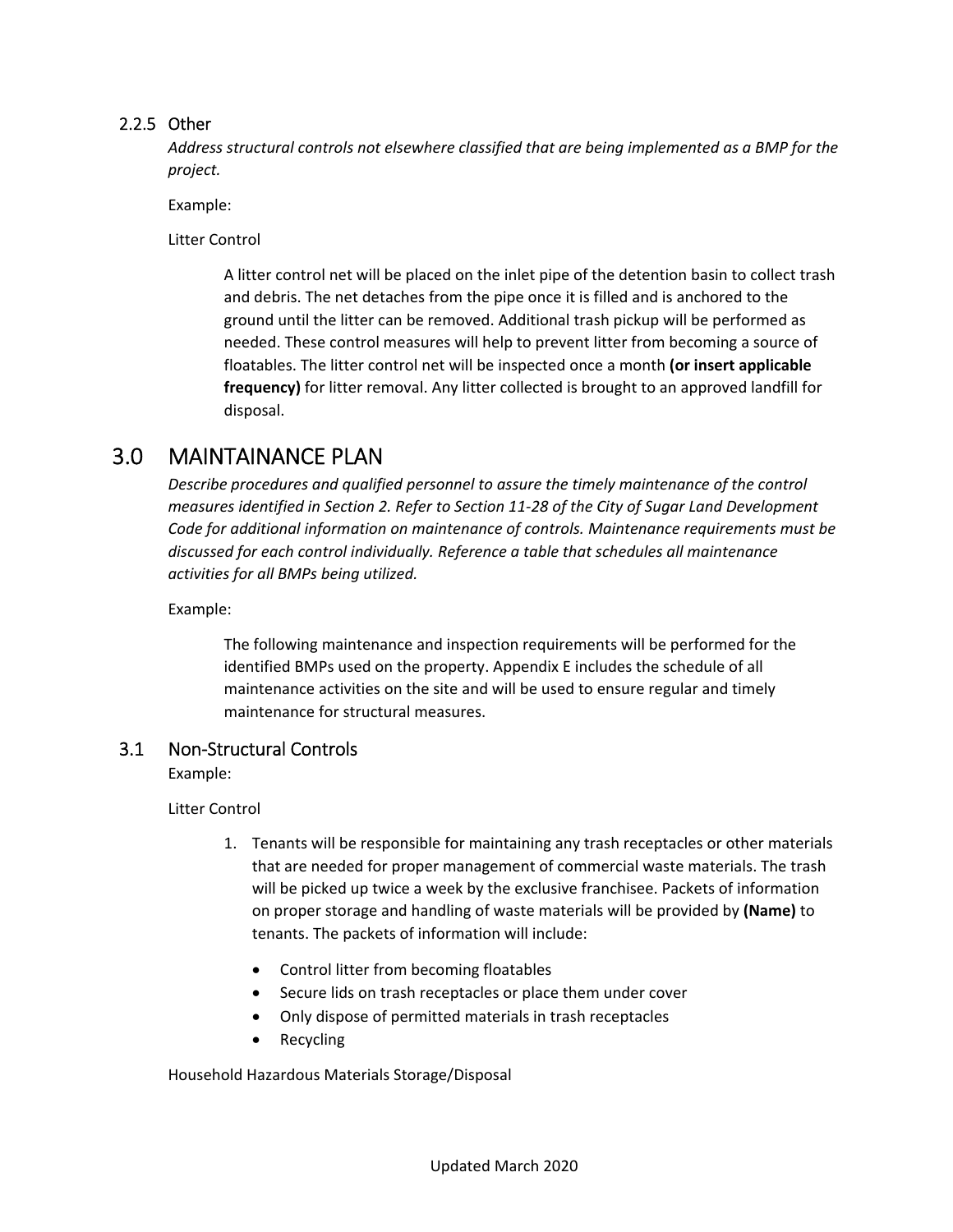- 1. Tenants will be given information on proper storage and disposal of household hazardous materials. These packets of information will be provided by **(Name)**. The packets of information will include:
	- Keep products in their original containers with original labels
	- Store in a cool and dry place
	- Keep products out of reach of visitors
	- Regularly check containers; place a leaky container inside another container and label accordingly
	- Store incompatible chemical products separately
	- Secure lids tightly

Routine Maintenance of Septic or Sanitary System

1. All facilities in the development are connected to a sanitary sewer that drains to City of Sugar Land treatment facilities.

Landscaping Practices / Fertilizer and Pesticide Practices

1. A landscaping contractor will be utilized to provide **(insert frequency)** lawn care services for each facility. Contractors will be expected to utilize good management practices for lawn and garden care. Packets of information on proper landscaping fertilizer and pesticide practices will be provided by **(Name).**

The dry detention basin is vegetated with native species of plants in order to reduce maintenance. Fertilizers and herbicides will be applied by a contract service provider only when necessary and in accordance with manufactures specifications. The basin is mowed by a contract service provider once every 6 months or as needed.

The contract service provider will not cut the grass any lower than 6 inches when mowing the dry detention basin.

Refer to Section 32 01 90.13 Fertilizing of the Construction Details (Standard Specifications) for addition guidance for landscaping and fertilizer practices.

Inlet Stenciling (Inlet Marker)

1. All inlets in the commercial area will be stenciled or marked to identify the inlet as a storm drain that drains to **Named Creek** and to discourage dumping of waste into the inlet. The stenciling will be performed and maintained by a contract service provider. Inspection of the stenciled inlets will be performed once a year by **(Name)** if necessary.

### 3.2 Structural Controls

Example:

Dry Detention Basin

1. This project incorporates 3 dual use flood control/water quality basins to treat the stormwater runoff from the 50‐acre commercial area. The basin will be visually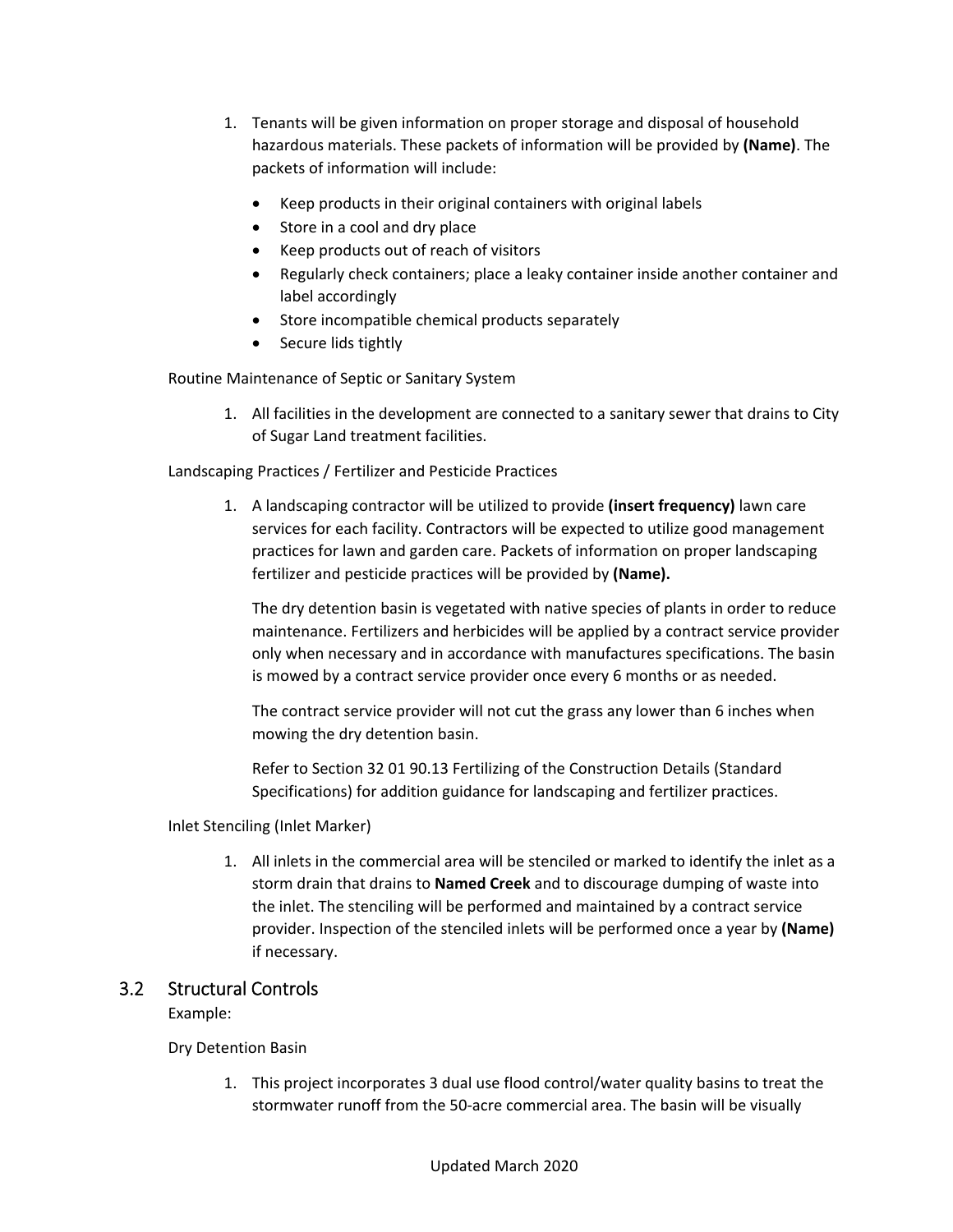inspected by **(Name)** once a month to assess any additional maintenance or repairs that may be required. Additional planning considerations and guidance are listed below:

- Structural integrity protection to include sealing existing cracks in concrete; repairing eroded inlet channels and outlet pipes; replacing or repairing rip‐ rap at inlet channels or emergency spillways; replacing pipes, inlets and headwalls; repairing holes, depressions, and/or cracks; repairing leaking and/or damaged concrete spillways; repairing leaking and/or damaged riser/barrel; and
- Repair and replacement of pumps, electrical systems, and all appurtenances;
- Bank erosion repair;
- Vegetation management to include removing trees and woody vegetation from spillways, earthen dams or retaining walls; re‐seeding and repairing bare areas or gullies; mowing and regularly maintaining vegetation; and
- Removal of trash and debris to include removing obstructions from spillways and outlet pipes; and clearing debris from intake or outfall areas, pond areas, and spillway trash racks;
- Sediment removal to restore intended capacity and function of the stormwater management facility;
- Replacement and/or unclogging filter of gravel around spillway risers; and
- Repairing any seepage, leaking, and/or piping of earthen dams or retaining walls.
- 2. Trash pickup will be performed as needed. This control measure will help to prevent litter from becoming a source of floatables. The litter pickup will be performed as needed but at least once a month **(or insert applicable frequency).** Any litter collected will be brought to an approved landfill for disposal. Additional planning considerations and guidance are listed below:
	- Additional visits for litter removal may be needed if trash accumulation becomes excessive.
	- Litter will be removed from the dry detention basin and the litter control nets will be inspected before rain events to prevent floatables from continuing downstream of the basin.

### 4.0 INSPECTION PLAN

*Describe procedures and qualified personnel to assure the timely inspection of the control* measures identified in Section 2. Refer to Section 11-28 and 11-29 of the City of Sugar Land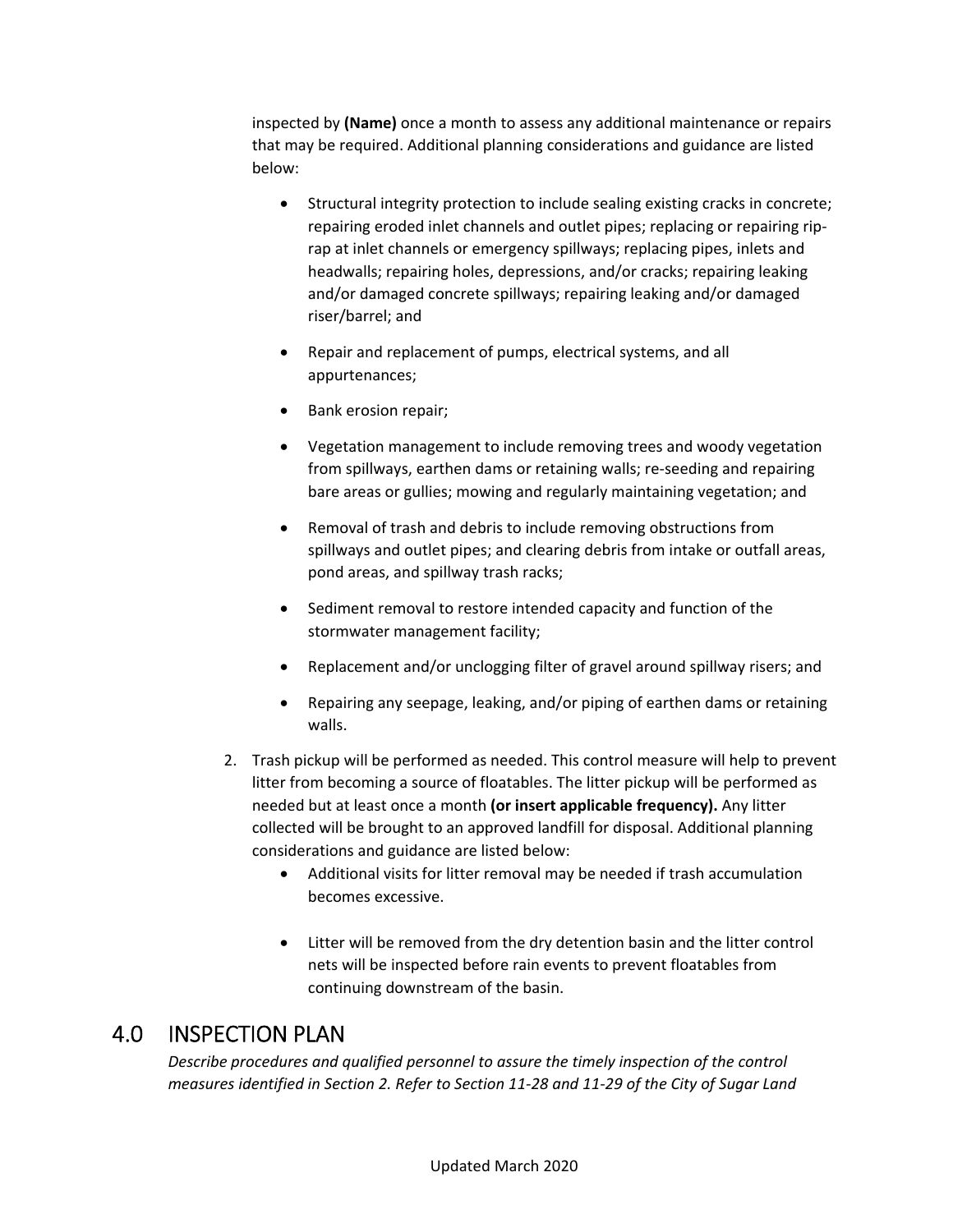*Development Code for additional information on Inspection requirements. Inspection requirements must be discussed for each control individually.*

Example:

The following inspection requirements will be performed for the identified control measures used on the property.

### 4.1 Non‐Structural Controls

Example:

Visual inspections of the commercial area will be performed by **(Name)** every **(frequency).** The form will include the inspector's name, address, and qualifications. The commercial area will be inspected for the following:

- Proper litter control (e.g., trash receptacles have secure lids or under cover)
- Proper landscaping, fertilizer, and pesticide practices
- Inlet stenciling (inlet marker) repair

The inspector will note the date that any maintenance or repairs have been performed since the last inspection.

### 4.2 Structural Controls

Example:

Monthly Inspections

Visual inspections of the dry detention basins and litter control net will be performed by **(Name)** once a month and after rainfall events of 1 inch or more in a 24‐hour period. An inspection form will be filled out by the person(s) performing the inspection. The form will include the following information:

- Inspector's name, address, and qualifications.
- Status of proper litter control (trash receptacles have secure lids or under cover)
- Status of proper landscaping, fertilizer, and pesticide practices
- Status of inlet stenciling (inlet marker) repair
- Status of the basins for litter, debris, vegetation needs, integrity of any structural components, erosion problems, and sediment accumulation
- Whether the current BMPs, non-structural and structural, are effectively controlling floatables, suspended solids, and other pollutants.
- The date that any maintenance or repairs were performed since the last annual inspection, whether there is any standing water in the basin, the amount of rain produced in the last rainfall event, and the period of time since that event.

The Inspection Requirements from Section 11‐29 of the City of Sugar Land Development Code state: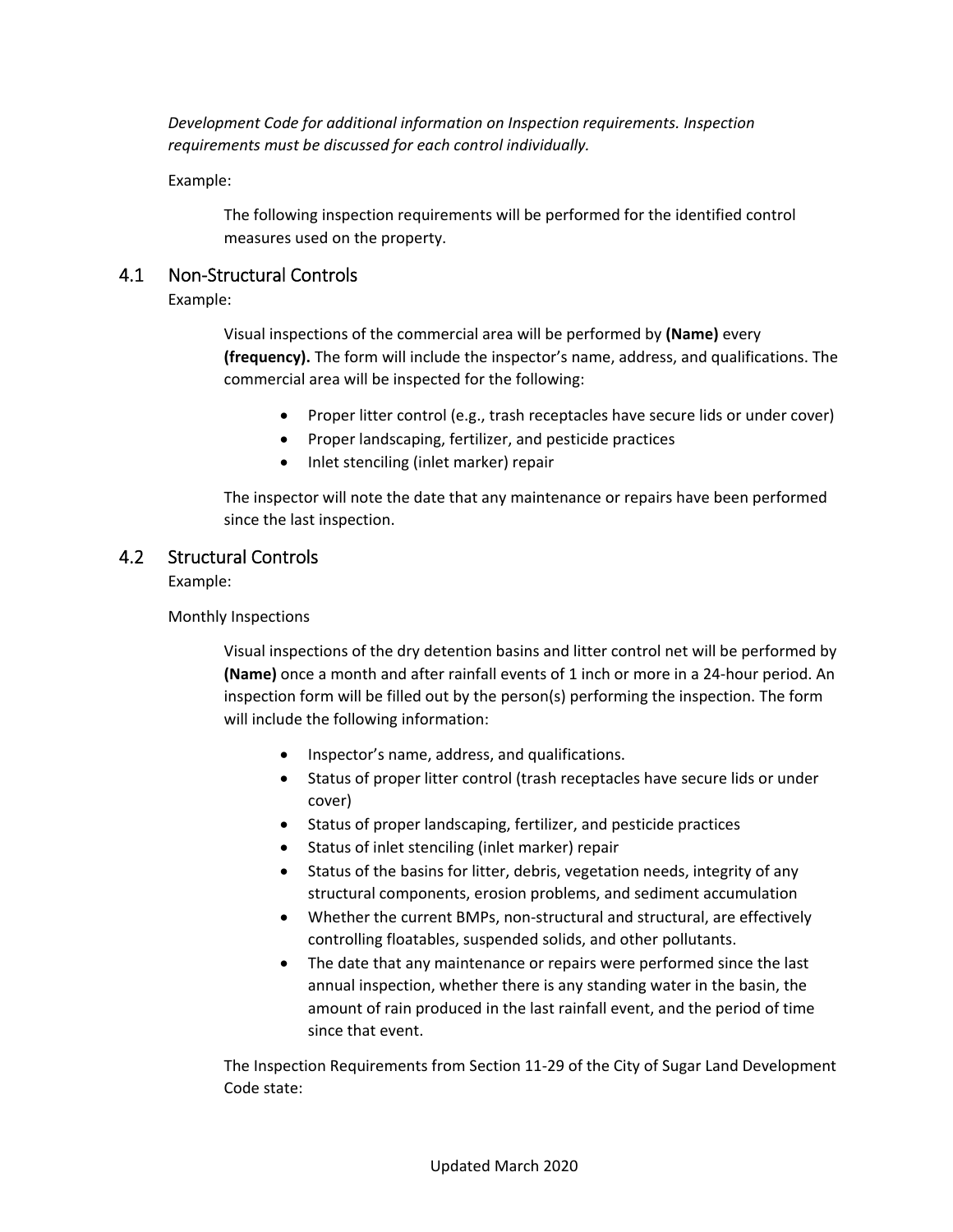- A. At a minimum, the stormwater management facility must be inspected annually to evaluate the primary function of the stormwater management facility and to ensure that all post‐construction stormwater control measures are operating correctly and are being maintained consistent with the maintenance plan.
- B. Persons responsible for the operation and maintenance of a stormwater management facility must make records of the installation and of all maintenance and repairs. Records of the inspection, maintenance and repairs must be completed, signed by the responsible person, and retained for a minimum of 5 years, for review upon City request. As‐built plans of the stormwater management facility must be retained for the duration of the existence of the stormwater management facility. Copies of the as‐built plans and records of all self‐inspections, maintenance, and repairs shall be kept on‐site and shall be made available to the City during inspection of the stormwater management facility and at other reasonable times upon City's request.
- C. Person(s) responsible for the operation and maintenance of a stormwater management facility must inspect and evaluate the following, if present, at each stormwater management facility:
	- 1. Dams, berms, levees;
	- 2. Spillways;
	- 3. Inlets;
	- 4. Pipes, culverts, and appurtenances;
	- 5. Outlets;
	- 6. Bank erosion;
	- 7. Sedimentation;
	- 8. Vegetation;
	- 9. Trash and debris;
	- 10. Water quality impairments; and
	- 11. Any other stormwater management facility.
- D. Deficiencies identified in the inspection must be noted in the inspection report and recommended corrective actions must be documented and maintained with the report.
- E. Deficiencies must be addressed within 90 days from the date identified unless additional time is approved by the Director. The person responsible for the inspection must document the resolution of each deficiency identified in the inspection report.
- F. The first inspection report and inspection reports every 5 years afterwards shall be submitted and sealed by a licensed professional engineer in the State of Texas. Inspections by the professional engineer are not required to be extended beyond visual field observations and review of as‐built plans unless deficiencies are identified that, in the opinion of the professional engineer or Director indicate the need for a more detailed investigation.